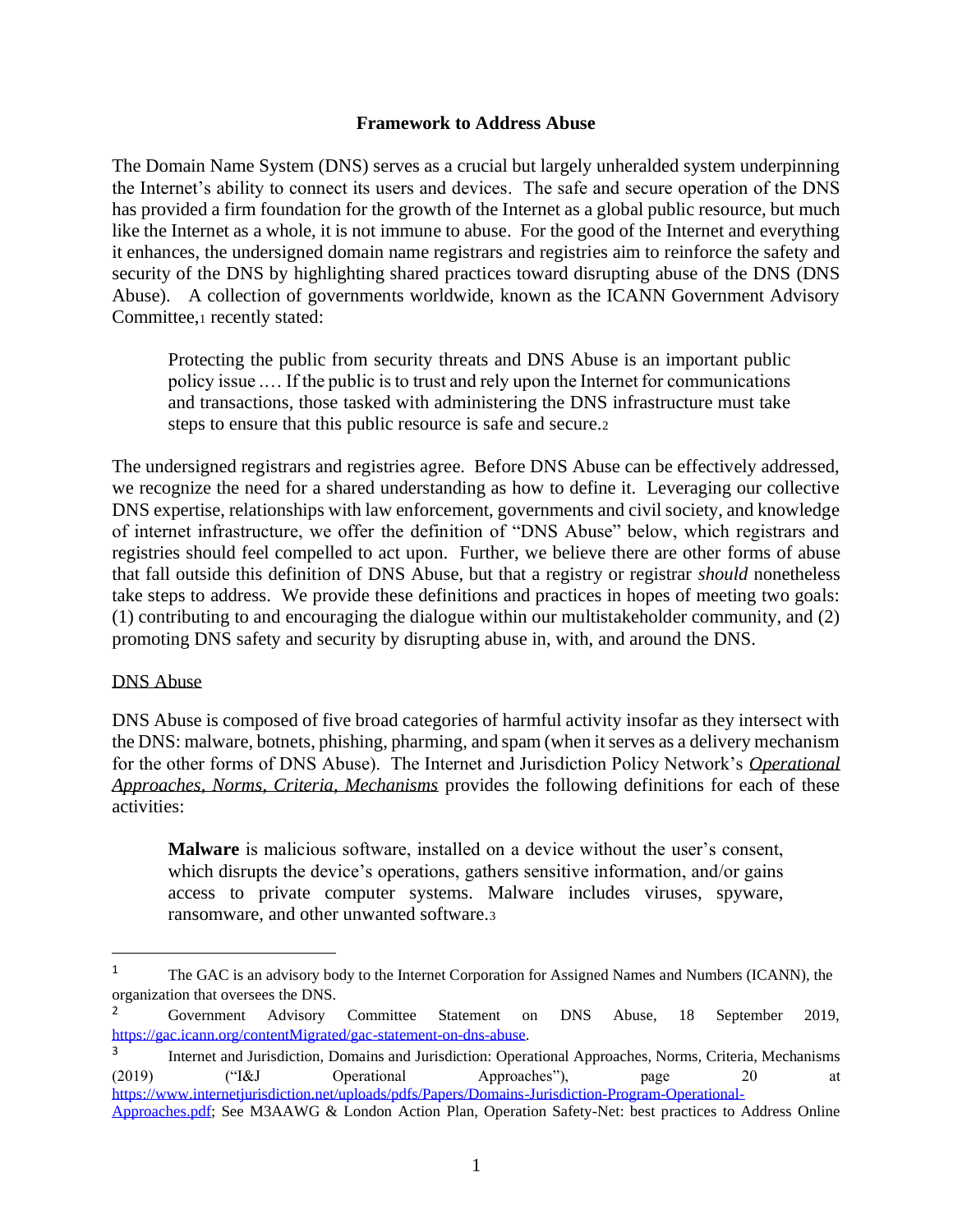**Botnets** are collections of Internet-connected computers that have been infected with malware and commanded to perform activities under the control of a remote administrator.<sup>4</sup>

**Phishing** occurs when an attacker tricks a victim into revealing sensitive personal, corporate, or financial information (e.g. account numbers, login IDs, passwords), whether through sending fraudulent or 'look-alike' emails, or luring end users to copycat websites. Some phishing campaigns aim to persuade the user to install software, which is in fact malware.<sup>5</sup>

**Pharming** is the redirection of unknowing users to fraudulent sites or services, typically through DNS hijacking or poisoning. DNS hijacking occurs when attackers use malware to redirect victims to [the attacker's] site instead of the one initially requested. DNS poisoning causes a DNS server [or resolver] to respond with a false IP address bearing malicious code. Phishing differs from pharming in that the latter involves modifying DNS entries, while the former tricks users into entering personal information.<sup>6</sup>

**Spam** is unsolicited bulk email, where the recipient has not granted permission for the message to be sent, and where the message was sent as part of a larger collection of messages, all having substantively identical content.<sup>7</sup>

While Spam alone is not DNS Abuse, we include it in the five key forms of DNS Abuse when it is used as a delivery mechanism for the other four forms of DNS Abuse. In other words, generic unsolicited e-mail alone does not constitute DNS Abuse, but it would constitute DNS Abuse if that e-mail is part of a phishing scheme.

We believe registrars and registries *must* act upon these categories of DNS Abuse. We are required by our agreements with ICANN to maintain abuse contacts (and preferably a webform) to receive abuse complaints and to promptly investigate allegations of DNS Abuse in good faith. In addition, each of the undersigned disrupts DNS Abuse when identified within our registrations and encourages others to do the same. That said, because of its role in the DNS, the only mitigation tool a registry or registrar<sup>8</sup> possesses is to disable the **entire** domain name. Registries and registrars

Mobile and Telephony Threats (2015) ("Operation Safety-Net"), at https://www.m3aawg.org/system/files/M3AAWG\_LAP-79652\_IC\_Operation\_Safety-Net\_Brochure-web2-2015- 06.pdf;

<sup>4</sup> I&J Operational Approaches at 20; See "A Glossary of Common Cybersecurity Terminology," National Initiative for Cybersecurity Careers and Studies, at[: https://niccs.us-cert.gov/about-niccs/glossary#B](https://niccs.us-cert.gov/about-niccs/glossary#B)

<sup>5</sup> I&J Operational Approaches at 20.

<sup>6</sup> *Id.*; see Entries for DNS hijacking and DNS poisoning in the Kaspersky Lab Encyclopedia, at <https://encyclopedia.kaspersky.com/glossary/dns-hijacking/>

<sup>7</sup> I&J Operational Approaches at 20; *see* "The Definition of Spam" by The Spamhaus Project, at <https://www.spamhaus.org/consumer/definition/>

<sup>&</sup>lt;sup>8</sup> Some (not all) registrars also act as hosting providers. Hosting providers do have the ability to remove specific content without acting at the DNS level. For purposes of this discussion, we examine only the registrar's ability to act in the capacity as a registrar, utilizing the DNS.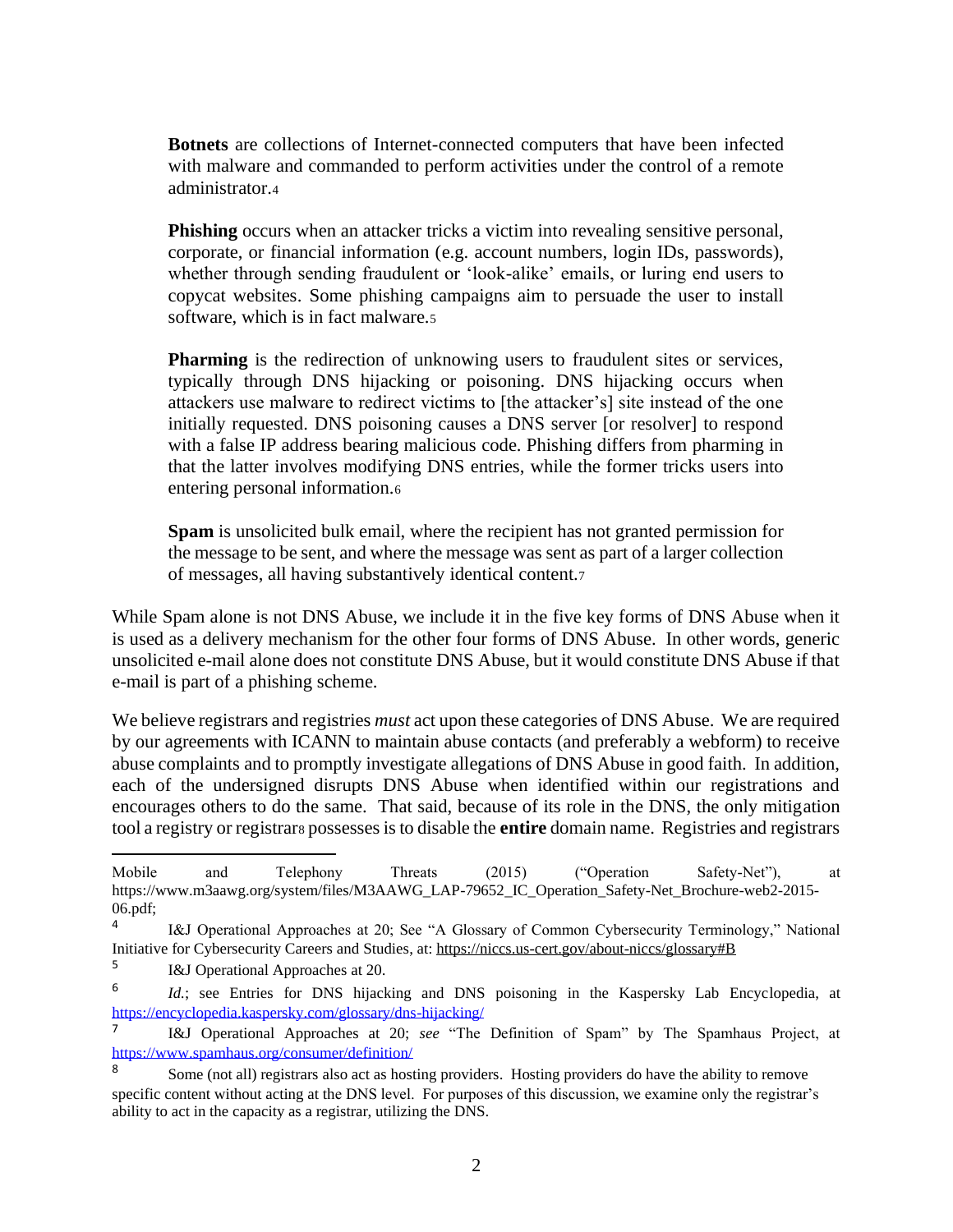do not have the ability to surgically target the "abusive parts" of a domain name or a particular page on that domain. Unfortunately, disabling a domain name is as powerful as it is imprecise, especially when the DNS Abuse occurs on a broader platform, forum, marketplace, or other domain shared by large audiences.

## Website Content Abuse

Registrars and registries frequently receive complaints for abuse that fall outside of DNS Abuse. These complaints most often focus on a website's content, or "Website Content Abuse." As registrars and registries, we are not required under our agreements with ICANN to monitor or suspend domains based on Website Content Abuse. Registries and registrars steadfastly maintain that this distinction is critical in order for the Internet to remain open for free expression. The line between free expression and illegal content varies across jurisdictions, cultures and even changes over time. A universally accepted global standard for evaluating content is not possible, nor is it ICANN's remit to create international online-content regulations.

## Disproportionality and Collateral Damage

Moreover, acting at the DNS level to address Website Content Abuse in general is a disproportionate remedy that can cause significant collateral damage. For example, if a registry or registrar receives a complaint about specific content from a popular and otherwise legitimate website (e.g., movie fan forums or website builders), it cannot remove that specific content without disabling the rest of the domain (including any third-level domains, associated emails and legitimate content).

# When Should a Registrar or Registry Act on Website Content Abuse?

Despite the fact that registrars and registries have only one blunt and disproportionate tool to address Website Content Abuse, we believe there are certain forms of Website Content Abuse that are so egregious that the contracted party *should* act when provided with specific and credible notice. Specifically, even without a court order,<sup>9</sup> we believe a registry or registrar should act to disrupt the following forms of Website Content Abuse: (1) child sexual abuse materials ("CSAM"); (2) illegal distribution of opioids online; (3) human trafficking;<sup>10</sup> and (4) specific and credible incitements to violence. Underlying these Website Content Abuses is the physical and often irreversible threat to human life. Additionally, each registrar and registry has its own acceptable use policies or terms of use that set forth provisions that may cover these and additional forms of Website Content Abuses.

### Proper Referral Procedures for Website Content Abuse

Because a registry and registrar cannot remove or alter website content, the most direct (and appropriate) path to resolving complaints about Website Content Abuse is shown below.

<sup>&</sup>lt;sup>9</sup> Registrars and registries also frequently receive orders from courts of proper jurisdiction which compel us to act upon domain names based on the website content.

<sup>&</sup>lt;sup>10</sup> "What is Human Trafficking?," United Nations Office on Drugs and Crime, [https://www.unodc.org/unodc/en/human-trafficking/what-is-human-trafficking.html.](https://www.unodc.org/unodc/en/human-trafficking/what-is-human-trafficking.html)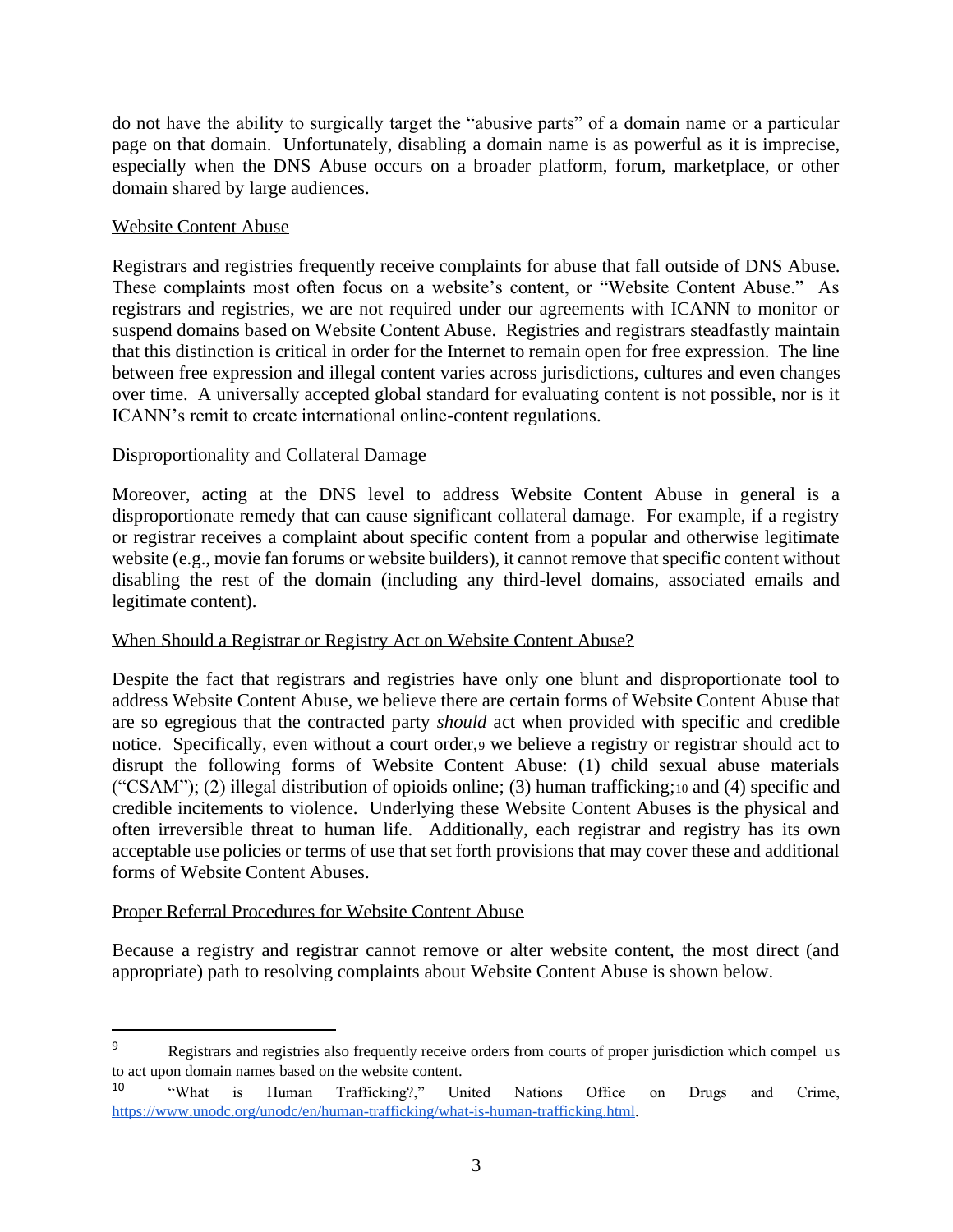

On this scale,<sup>11</sup> a complainant should exhaust its remedies with the "Parties that can remove content" before it escalates to the reseller (if any), the registrar, and the registry (in that order). The left side of the scale shows where Website Content Abuse can be more precisely addressed as these operators should have the ability to remove content without interrupting service for an entire domain name.12 Because a registry or registrar can only disable an entire domain name, we must balance the harm faced by a complainant with potential harm to the registrant and also against harm to other, potentially valid and possibly critical uses of the domain name. A complainant should work first with the site operator, registrant or hosting provider to remove the content, rather than causing potential collateral damage by acting via the DNS.

#### What "Taking Action" Looks Like

Registrars and registries should promptly investigate allegations of DNS Abuse and the Website Content Abuse that falls within this framework. This requires coordination and good faith cooperation between the registrar and registry to balance the potential harm from the remedy against the harm caused by the abuse. When a registry identifies abuse, it should always provide notice to the registrar, given the registrar's closer business or contractual relationship with the registrant. This relationship allows the registrar to work with its customer to address the abuse, provide mitigating information, or, in the case of a compromised domain (where a registrant's credentials are compromised and the domain is put to abusive purposes without the registrant's consent or knowledge) to reinstate the domain to its prior, unabused state.<sup>13</sup>

#### The Role of Trusted Notifiers

Registrars and registries may wish to consider using subject matter experts, often called "Trusted Notifiers," to monitor and help address some of the categories of Website Content Abuse identified above, or other sorts of abuse that may fall under an organization's policies. Trusted Notifiers are more than an abuse referral service. Befitting their designation, Trusted Notifiers earn the registries' and registrars' trust with a recognized subject matter expertise, an established reputation for accuracy, and a documented relationship with and defined process for notifying the registries

<sup>11</sup> I&J Operational Approaches at 25.

<sup>&</sup>lt;sup>12</sup> Not all hosts and infrastructure providers can access specific content and in certain cases, they too can only shut down an entire site or customer account. That is why it is always most efficient to go as far left on the scale as possible to seek relief.

<sup>&</sup>lt;sup>13</sup> There are other options available that are not nearly as effective. A registry, for example, can delete a domain name, but that would allow the same potential bad actor to re-register the domain and engage in the same behavior. Similarly, transferring or redirecting domain names to combat abuse, while possible, would require court orders to be effectuated. See "Framework for Registry Operator to respond to Security Threats," (2016), [https://www.icann.org/resources/pages/framework-registry-operator-respond-security-threats-2017-10-20-en.](https://www.icann.org/resources/pages/framework-registry-operator-respond-security-threats-2017-10-20-en)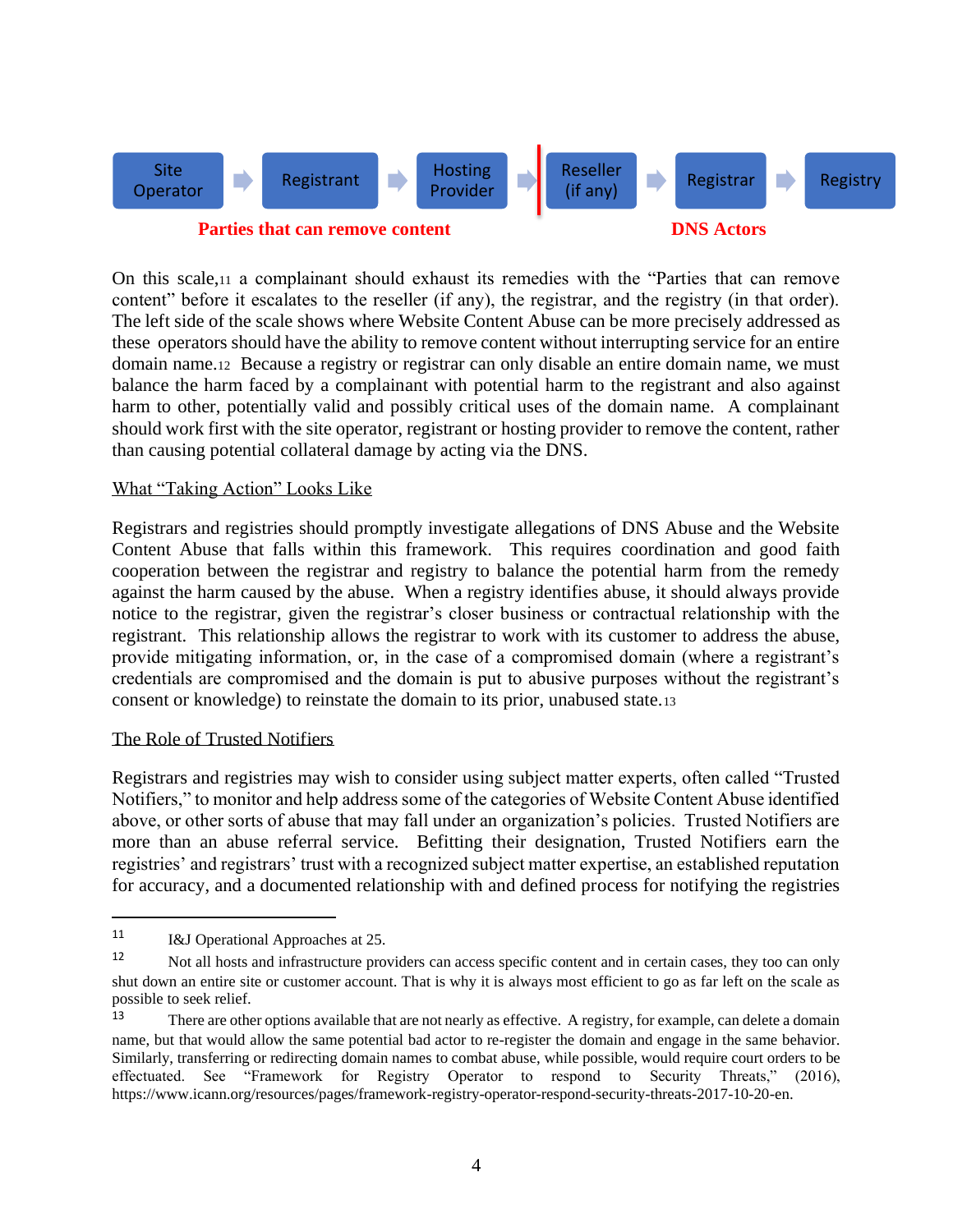and registrars of alleged abuse. While it is ultimately the responsibility of the registries and registrars to take action on verified forms of abuse, Trusted Notifiers can serve as a crucial resource to enhance the abuse monitoring and disruption procedures of registries and registrars.

# ICANN's Role

Section 1.1 of [ICANN's Bylaws](https://www.icann.org/resources/pages/governance/bylaws-en) states that ICANN is charged with ensuring the stable and secure operation of the Internet's unique identifier systems. It does that in several ways. ICANN relies on the tech community to review policy and other decisions for potential security and stability issues. Its Technology Office monitors gTLD zone files for DNS Abuse and reports on that abuse. ICANN contracts with registries and registrars to, respectively, monitor and address DNS Abuse to ensure that registries and registrars actively participate in this function and it enforces those contracts through its Compliance Office.

While ICANN plays an important role in mitigation of DNS Abuse, it has consistently made clear that it is not a regulator of website content. In fact, ICANN's Bylaws prohibit it from "regulat[ing] (i.e., impose[ing] rules and restrictions on) services that use the Internet's unique identifiers or the content that such services carry or provide."<sup>14</sup> Further to that point, ICANN has stated that it is not:

responsible for making factual and legal determinations as to whether content violates the law. ICANN cannot be put in the position of requiring suspension of domain names on the basis of allegations of blasphemy, hate speech, holocaust denial, political organizing, full or partial nudity or a host of other content that may be illegal somewhere in the world. That would be inconsistent with ICANN's mission, ICANN's limited remit and ICANN's responsibility to operate in accordance with a consensus-driven multistakeholder model.<sup>15</sup>

Although ICANN does not have the authority to regulate activities that fall outside of its clearly defined mission, it does serve an important role in contributing to multistakeholder community efforts by providing a discussion forum during its meetings and the opportunity to engage broadly within the community. The undersigned registrars and registries welcome the continued dialogue on this issue in hopes of raising the bar for responsible and thoughtful stewardship of the DNS.

# Conclusion

We hope that this document will facilitate a productive conversation that moves the multistakeholder community forward towards a shared understanding of DNS Abuse and Website Content Abuse and the roles registrars and registries serve in addressing them. The authors of this document are committed to bettering the DNS by making it a more trusted space and encourage other contracted parties and the community to join us in these efforts.

<sup>14</sup> ICANN Bylaws Article 1, Section 1.1(c[\) https://www.icann.org/resources/pages/governance/bylaws-en](https://www.icann.org/resources/pages/governance/bylaws-en)

<sup>15</sup> ICANN is not the Content Police, June 2015, available a[t https://www.icann.org/news/blog/icann-is-not-the](https://www.icann.org/news/blog/icann-is-not-the-internet-content-police)[internet-content-police;](https://www.icann.org/news/blog/icann-is-not-the-internet-content-police) see also "About Website Content (2013), [https://www.icann.org/resources/pages/content-](https://www.icann.org/resources/pages/content-2013-05-03-en)[2013-05-03-en](https://www.icann.org/resources/pages/content-2013-05-03-en) ("complaints about website content are outside of ICANN's scope and authority").